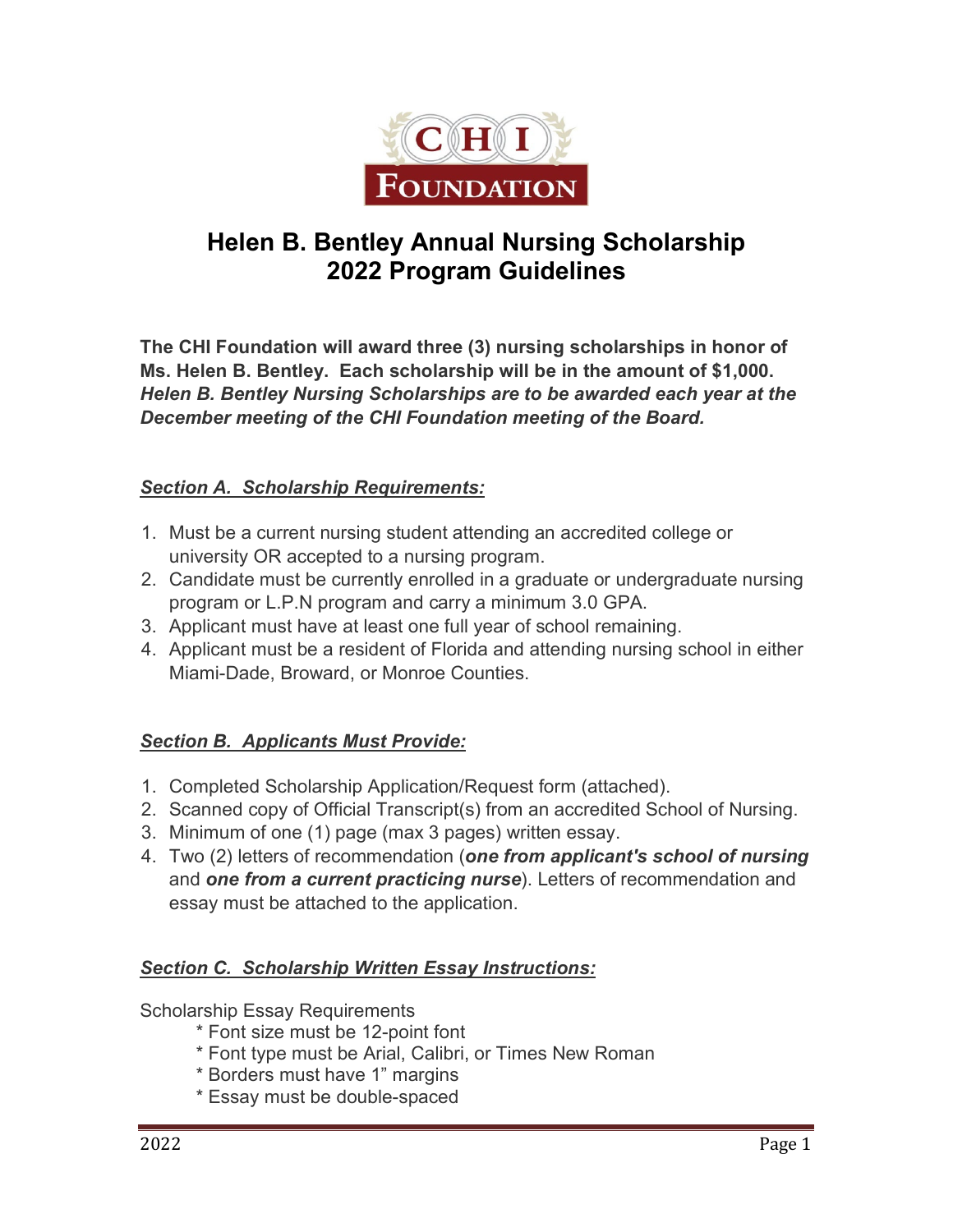- \* Essay must be a minimum of 1 page; a maximum of 3 pages
- \* Each page should be numbered in the bottom right of the page
- \* The essay must be on any ONE of the below topics
	- a. My role as a nurse in today's health care environment.
	- b. How care coordination can make an impact on patients.
	- c. How I can affect change as a nurse.
	- d. Why data is important to me as a nurse.
	- e. Why I want to be a nurse.

### *Section D. To Apply:*

Send completed application/request form and all supporting documentations listed in section B by **11:39 pm, Sunday, November 20th, 2022** via **e-mail to: M. Victoria Castro,** Director of Development at [vcastro@chisouthfl.org](mailto:vcastro@chisouthfl.org)

### *Section D. Awards:*

Scholarship recipients are expected to be selected by Tuesday, December 6, 2022 and notified shortly after.

Awards will be given to the university or college in the name of the recipient for use of student related expenses.

## **NOTE: SCHOLARSHIP APPLICATIONS WILL NOT BE ACCEPTED BY MAIL**